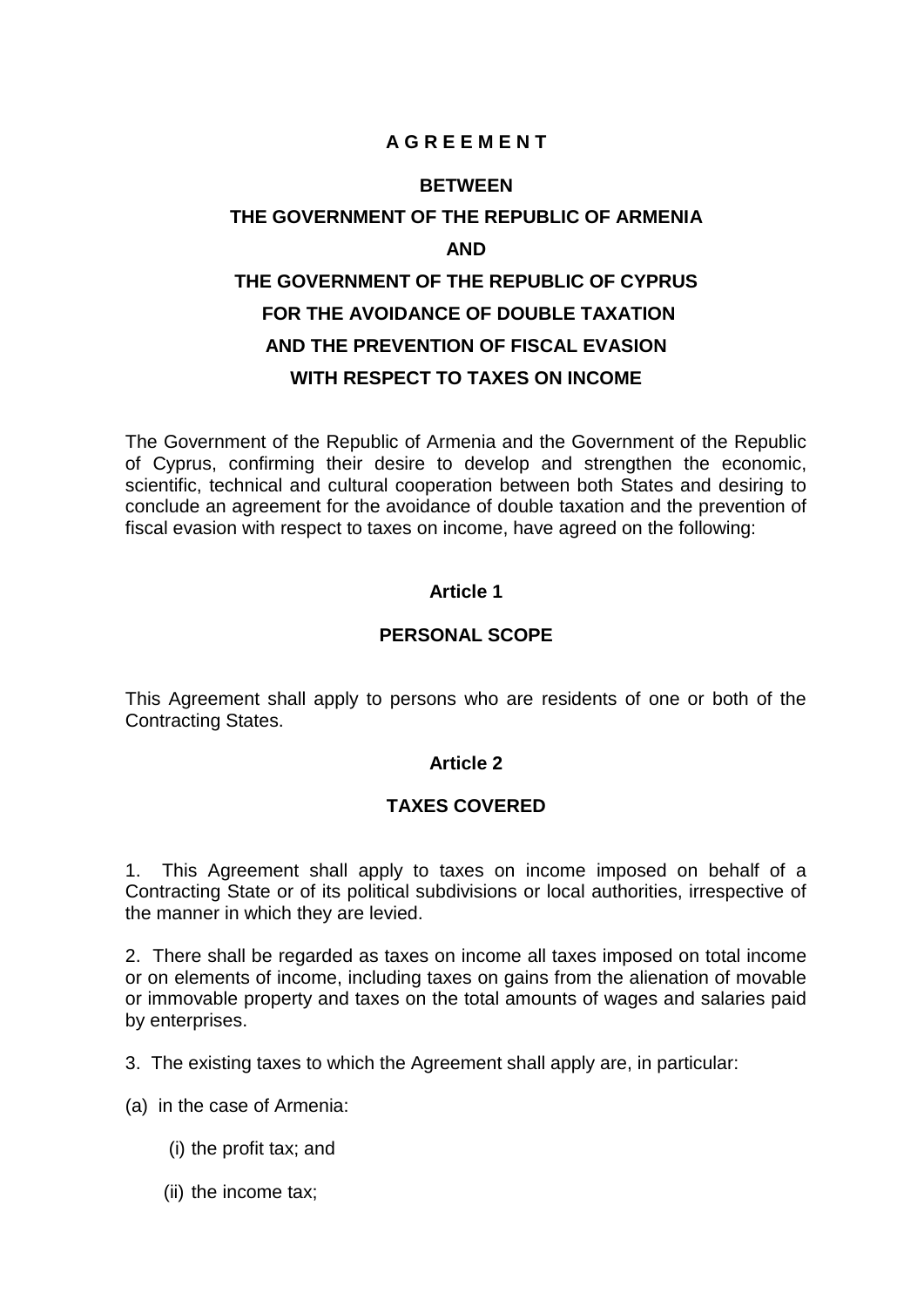(hereinafter referred to as "Armenian Tax");

- (b) in the case of Cyprus:
	- (i) the income tax;
	- (ii) the corporate income tax;
	- (iii) special contribution for the defence of the Republic; and
	- (iv) the capital gains tax;

(hereinafter referred to as "Cyprus Tax").

4. The Agreement shall apply also to any identical or substantially similar taxes which are imposed by either Contracting State after the date of signature of the Agreement in addition to, or in place of, the existing taxes. The competent authorities of the Contracting States shall notify each other of any significant changes which have been made in their respective taxation laws.

# **Article 3**

# **GENERAL DEFINITIONS**

- 1. For the purposes of this Agreement, unless the context otherwise requires:
- (a) the terms "a Contracting State" and "the other Contracting State" mean Armenia or Cyprus as the context requires;
- (b) the term "Armenia" means the Republic of Armenia, and when used in the geographical sense means the territory including land, waters, subsoil and air spaces upon which the Republic of Armenia exercises its sovereign rights and jurisdiction according to national legislation and international law;
- (c) the term "Cyprus" means the Republic of Cyprus and, when used in a geographical sense, includes the national territory, the territorial sea thereof as well as any area outside the territorial sea, including the contiguous zone, the exclusive economic zone and the continental shelf, which has been or may hereafter be designated, under the laws of Cyprus and in accordance with international law, as an area within which Cyprus may exercise sovereign rights or jurisdiction;
- (d) the terms "enterprise of a Contracting State" and "enterprise of the other Contracting State" mean respectively an enterprise carried on by a resident of a Contracting State and an enterprise carried on by a resident of the other Contracting State;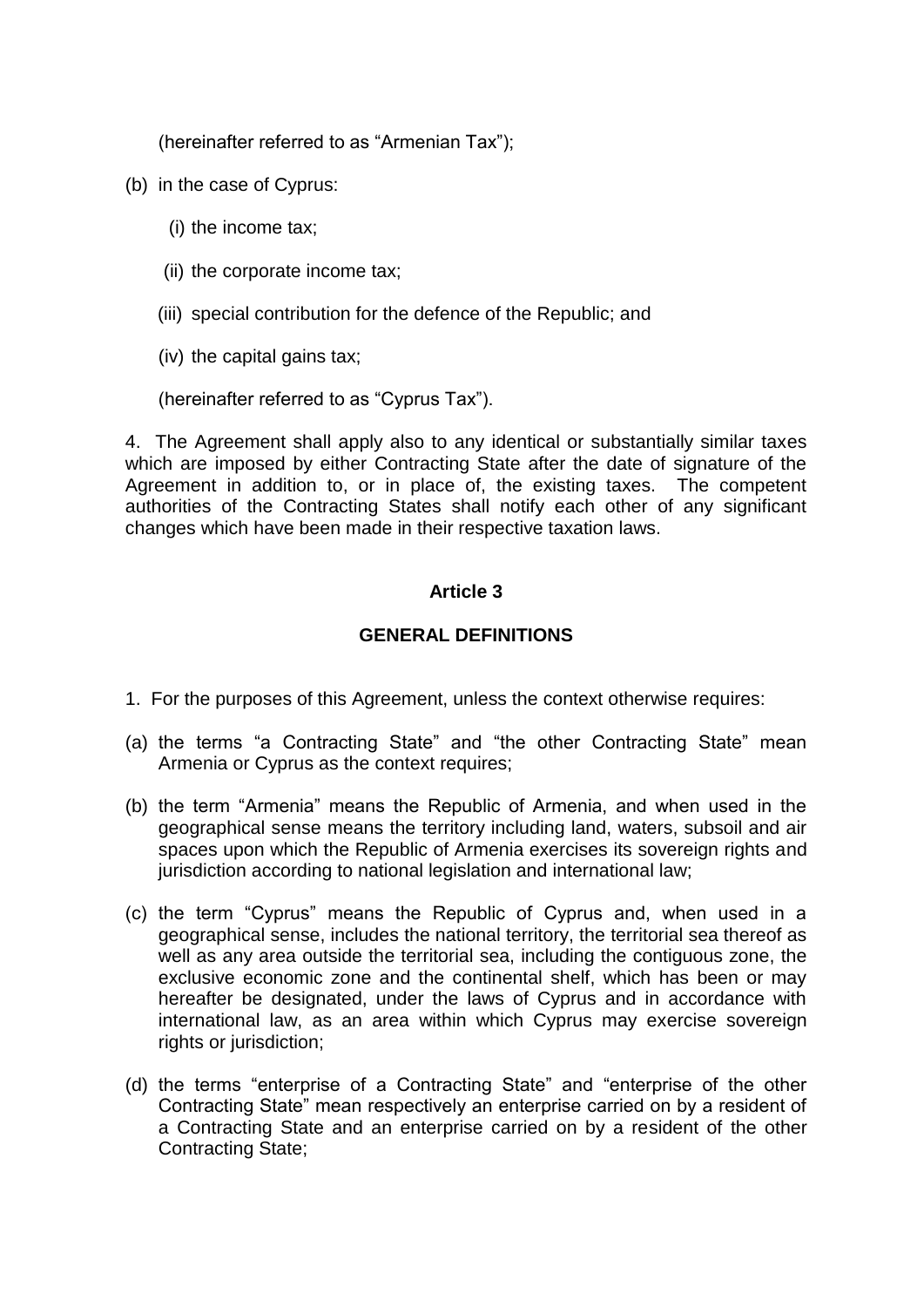- (e) the term "person" includes an individual, a company and any other body of persons;
- (f) the term "company" means any body corporate or any entity which is treated as a body corporate for tax purposes;
- (g) the term "international traffic" means any transport by a ship or aircraft, except when such transport is operated solely between places in the other Contracting State;
- (h) the term "competent authority" means:
	- (i) in the case of Armenia the Minister of Finance or the Chairman of State Revenue Committee at the Government or their authorized representatives;
	- (ii) in the case of Cyprus the Minister of Finance or his authorized representative;
- (i) the term "national" means:
	- (i) any individual possessing the citizenship of a Contracting State;
	- (ii) any legal person, partnership or association deriving its status as such from the laws in force in a Contracting State.
- (j) the term "enterprise" applies to the carrying on of any business;
- (k) the term "business" includes the performance of professional services and of other activities of an independent character.

2. As regards the application of the provisions of the Agreement by a Contracting State any term not defined therein shall, unless the context otherwise requires, have the meaning which it has under the law of that State concerning the taxes to which the Agreement applies.

# **Article 4**

# **RESIDENT**

1. For the purposes of this Agreement, the term "resident of a Contracting State" means any person who, under the laws of that State, is liable to tax therein by reason of his domicile, place of incorporation, residence, place of management, or any other criterion of a similar nature, but this term does not include any person who is liable to tax in that State in respect only of income from sources in that State.

2. Where by reason of the provisions of paragraph 1 an individual is a resident of both Contracting States, then his status shall be determined as follows: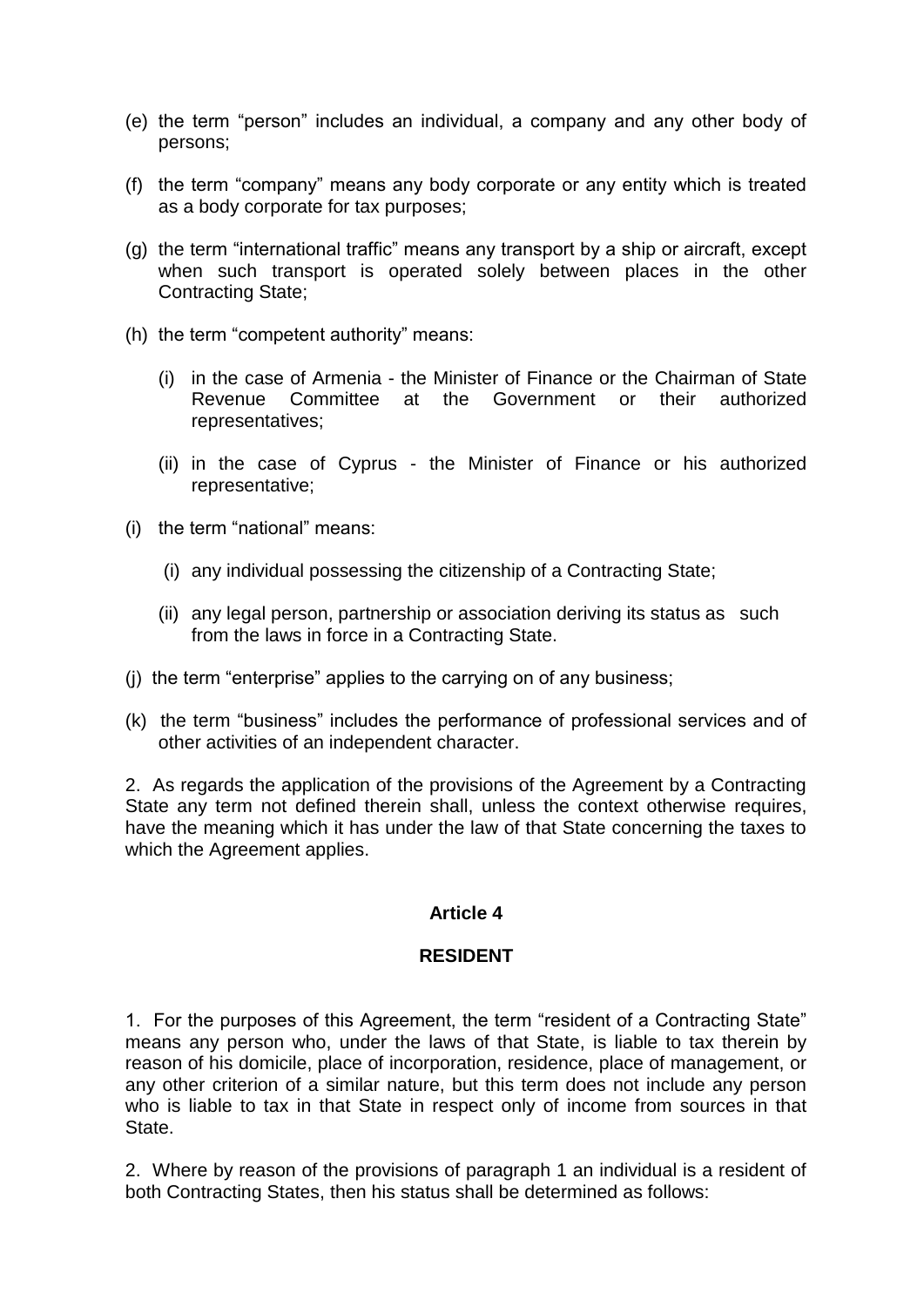- (a) he shall be deemed to be a resident of the State in which he has a permanent home available to him; if he has a permanent home available to him in both States, he shall be deemed to be a resident of the State with which his personal and economic relations are closer (centre of vital interests);
- (b) if the State in which he has his centre of vital interests cannot be determined, or if he has not a permanent home available to him in either State, he shall be deemed to be a resident of the State in which he has an habitual abode;
- (c) if he has an habitual abode in both States, or in neither of them, he shall be deemed to be a resident of the State of which he is a national;
- (d) if he is a national of both States or of neither of them, the competent authorities of the Contracting States shall settle the question by mutual agreement.

3. Where by reason of the provisions of paragraph 1 a person other than an individual is a resident of both Contracting States, then it shall be deemed to be a resident of the State in which its place of effective management is situated.

# **Article 5**

# **PERMANENT ESTABLISHMENT**

1. For the purposes of this Agreement, the term "permanent establishment" means a fixed place of business through which an enterprise of a Contracting State wholly or partly carries on business in the other Contracting State.

- 2. The term "permanent establishment" includes especially:
- (a) a place of management;
- (b) a branch;
- (c) an office;
- (d) a factory;
- (e) a workshop;
- (f) a mine, an oil or gas well, a quarry or any other place of extraction, exploration or exploitation of natural resources;
- 3.(a) A building site, a construction, assembly, or installation project or supervisory activities in connection therewith, constitutes a permanent establishment but only where such site, project or activities continue for a period of more than 9 months.
	- (b) The term "permanent establishment" also includes the furnishing of services, including consultative services, by an enterprise through employees or other personnel engaged by the enterprise for such purpose, but only where activities of that nature continue (for the same or a connected project) within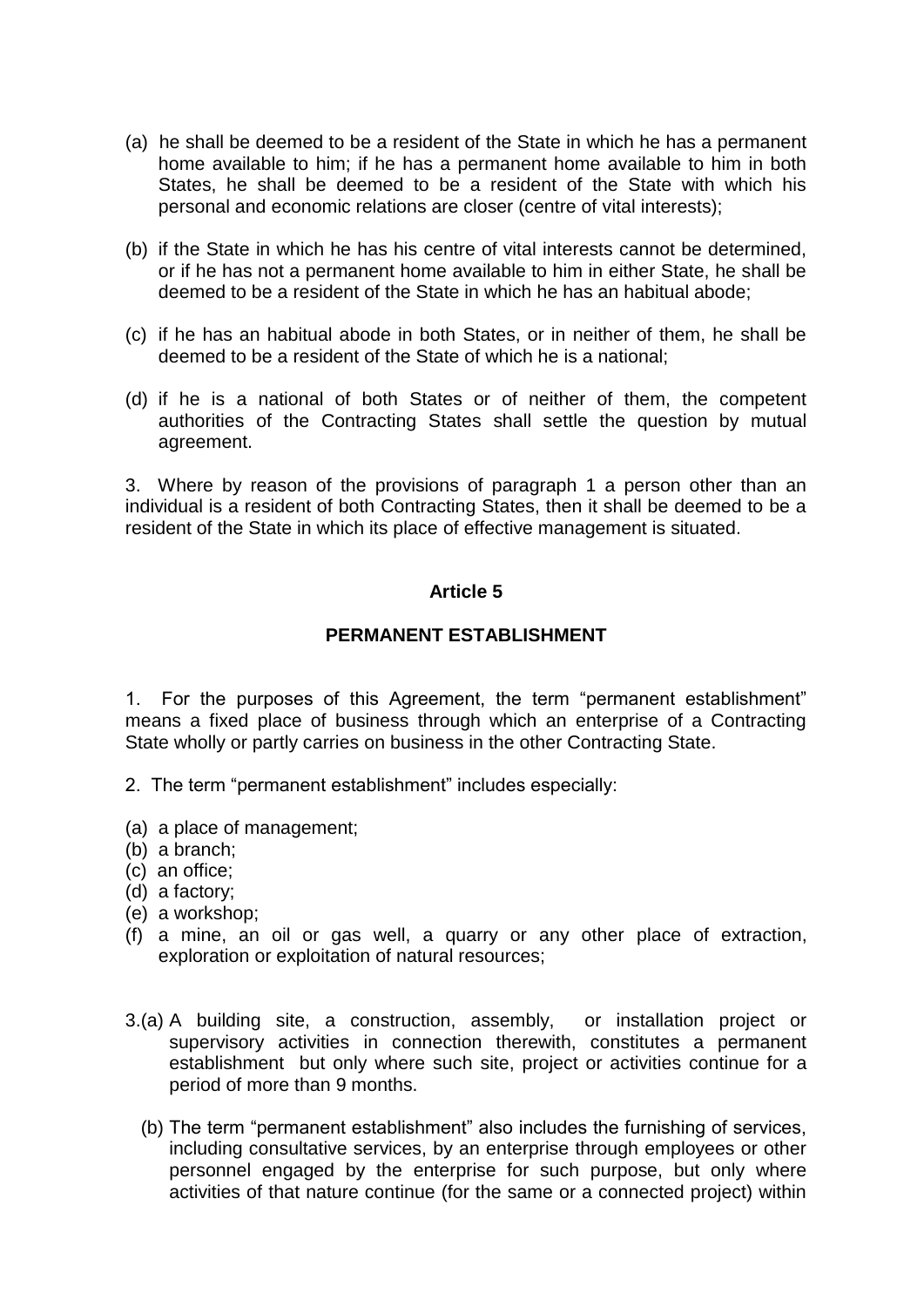the country for a period or periods aggregating more than 6 months within any 12 month period.

4. Notwithstanding the preceding provisions of this Article, the term "permanent establishment" shall be deemed not to include:

- (a) the use of facilities solely for the purpose of storage, display or delivery of goods or merchandise belonging to the enterprise;
- (b) the maintenance of a stock of goods or merchandise belonging to the enterprise solely for the purpose of storage, display or delivery;
- (c) the maintenance of a stock of goods or merchandise belonging to the enterprise solely for the purpose of processing by another enterprise;
- (d) the maintenance of a fixed place of business solely for the purpose of purchasing goods or merchandise or of collecting information, for the enterprise;
- (e) the maintenance of a fixed place of business solely for the purpose of carrying on, for the enterprise, any other activity of a preparatory or auxiliary character;
- (f) the maintenance of a fixed place of business solely for any combination of the activities mentioned in sub-paragraphs (a) to (e).

5. Notwithstanding the provisions of paragraphs 1 and 2, where a person - other than an agent of an independent status to whom paragraph 6 applies - is acting in a Contracting State on behalf of an enterprise of the other Contracting State, that enterprise shall be deemed to have a permanent establishment in the firstmentioned Contracting State in respect of any activities which that person undertakes for the enterprise, if such a person has and habitually exercises in that State an authority to conclude contracts in the name of the enterprise, unless the activities of such person are limited to those mentioned in paragraph 4 which, if exercised through a fixed place of business, would not make this fixed place of business a permanent establishment under the provisions of that paragraph.

6. An enterprise of a Contracting State shall not be deemed to have a permanent establishment in the other Contracting State merely because it carries on business in that other State through a broker, commission agent, or any agent of an independent status, provided that such persons are acting in the ordinary course of their business. However, when the activities of such an agent are devoted wholly or almost wholly on behalf of that enterprise, he will not be considered an agent of an independent status within the meaning of this paragraph.

7. The fact that a company which is a resident of a Contracting State controls or is controlled by a company which is a resident of the other Contracting State, or which carries on business in that other State (whether through a permanent establishment or otherwise), shall not of itself constitute either company a permanent establishment of the other.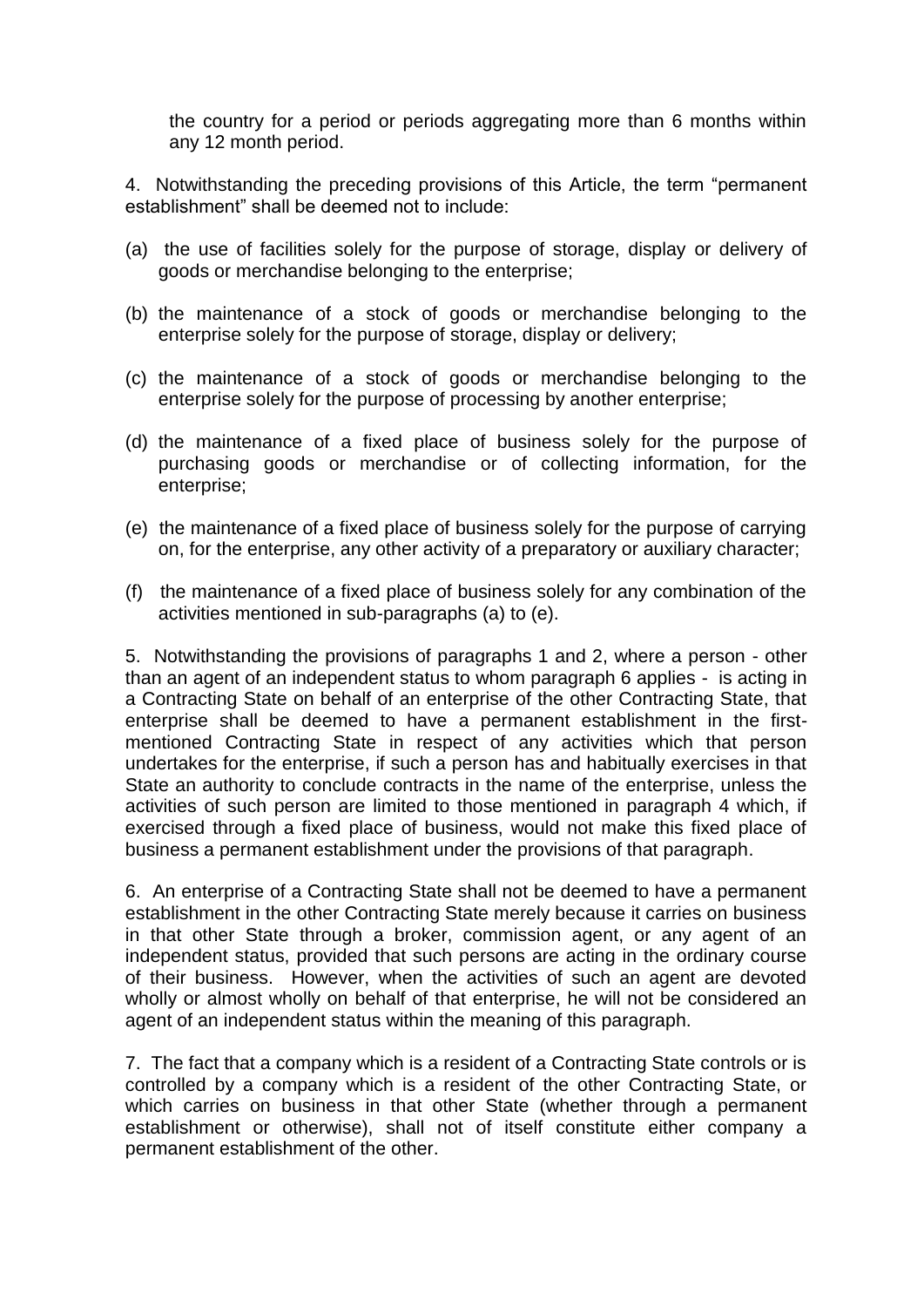# **Article 6**

# **INCOME FROM IMMOVABLE PROPERTY**

1. Income derived by a resident of a Contracting State from immovable property (including income from agriculture or forestry) situated in the other Contracting State may be taxed in that other State.

2. The term "immovable property" shall have the meaning which it has under the law of the Contracting State in which the property in question is situated. The term shall in any case include property accessory to immovable property, livestock and equipment used in agriculture and forestry, rights to which the provisions of general law respecting landed property apply, usufruct of immovable property and rights to variable or fixed payments as consideration for the working of, or the right to work, mineral deposits, sources and other natural resources; ships or aircraft shall not be regarded as immovable property.

3. The provisions of paragraph 1 shall apply to income derived from the direct use, letting, or use in any other form of immovable property.

4. The provisions of paragraphs 1 and 3 shall also apply to the income from immovable property of an enterprise.

# **Article 7**

# **BUSINESS PROFITS**

1. The business profits of an enterprise of a Contracting State shall be taxable only in that State unless the enterprise carries on business in the other Contracting State through a permanent establishment situated therein. If the enterprise carries on business as aforesaid, the profits of the enterprise may be taxed in the other State but only so much of them as is attributable to that permanent establishment.

2. Subject to the provisions of paragraph 3, where an enterprise of a Contracting State carries on business in the other Contracting State through a permanent establishment situated therein, there shall in each Contracting State be attributed to that permanent establishment the business profits which it might be expected to make if it were a distinct and separate enterprise engaged in the same or similar activities under the same or similar conditions and dealing wholly independently with the enterprise of which it is a permanent establishment.

3. In determining the business profits of a permanent establishment, there shall be allowed as deductions actual expenses which are incurred for the purposes of the permanent establishment, including executive and general administrative expenses so incurred, whether in the State in which the permanent establishment is situated or elsewhere.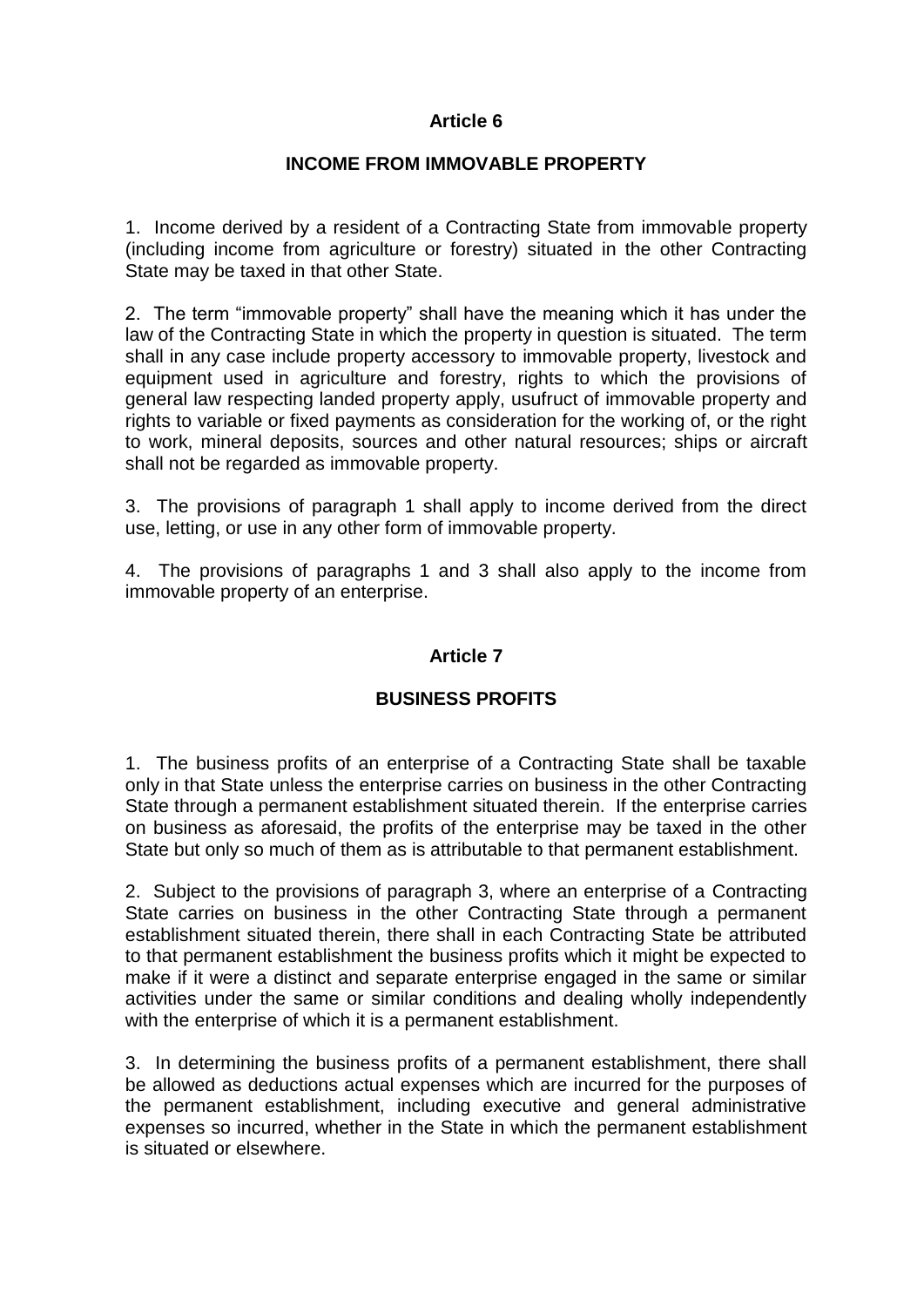4. No profits shall be attributed to a permanent establishment by reason of the mere purchase by that permanent establishment of goods or merchandise for the enterprise.

5. For the purposes of the preceding paragraphs, the profits to be attributed to the permanent establishment shall be determined by the same method year by year unless there is good and sufficient reason to the contrary.

6. Insofar as it has been customary in a Contracting State to determine the profits to be attributed to a permanent establishment on the basis of an apportionment of the total profits of the enterprise to its various parts, nothing in paragraph 2 shall preclude that Contracting State from determining the profits to be taxed by such an apportionment as may be customary; the method of the apportionment adopted shall, however, be such that the result shall be in accordance with the principles contained in this Article.

7. Where profits include items of income which are dealt with separately in other Articles of this Agreement, then the provisions of those Articles shall not be affected by the provisions of this Article.

# **Article 8**

# **SHIPPING AND AIR TRANSPORT**

- 1. Profits of an enterprise of a Contracting State from the operation of ships or aircraft in international traffic shall be taxable only in that State.
- 2. For the purposes of this Article profits from the operation of ships or aircraft in international traffic include profits from:
	- a) the rental of ships or aircraft on a full (time or voyage) basis,
	- b) the rental of ships or aircraft on a bare-boat basis, and
	- c) the use, maintenance or rental of containers (including trailers, barges and related equipment used for the transport of containers).
- 3. For the purposes of this Article profits from the operation of ships in international traffic also include profits from crewing, technical management or engineering services.
- 4. The provisions of this Article shall also apply to profits from the participation in a pool, a joint business or an international operating agency.

# **Article 9**

# **ASSOCIATED ENTERPRISES**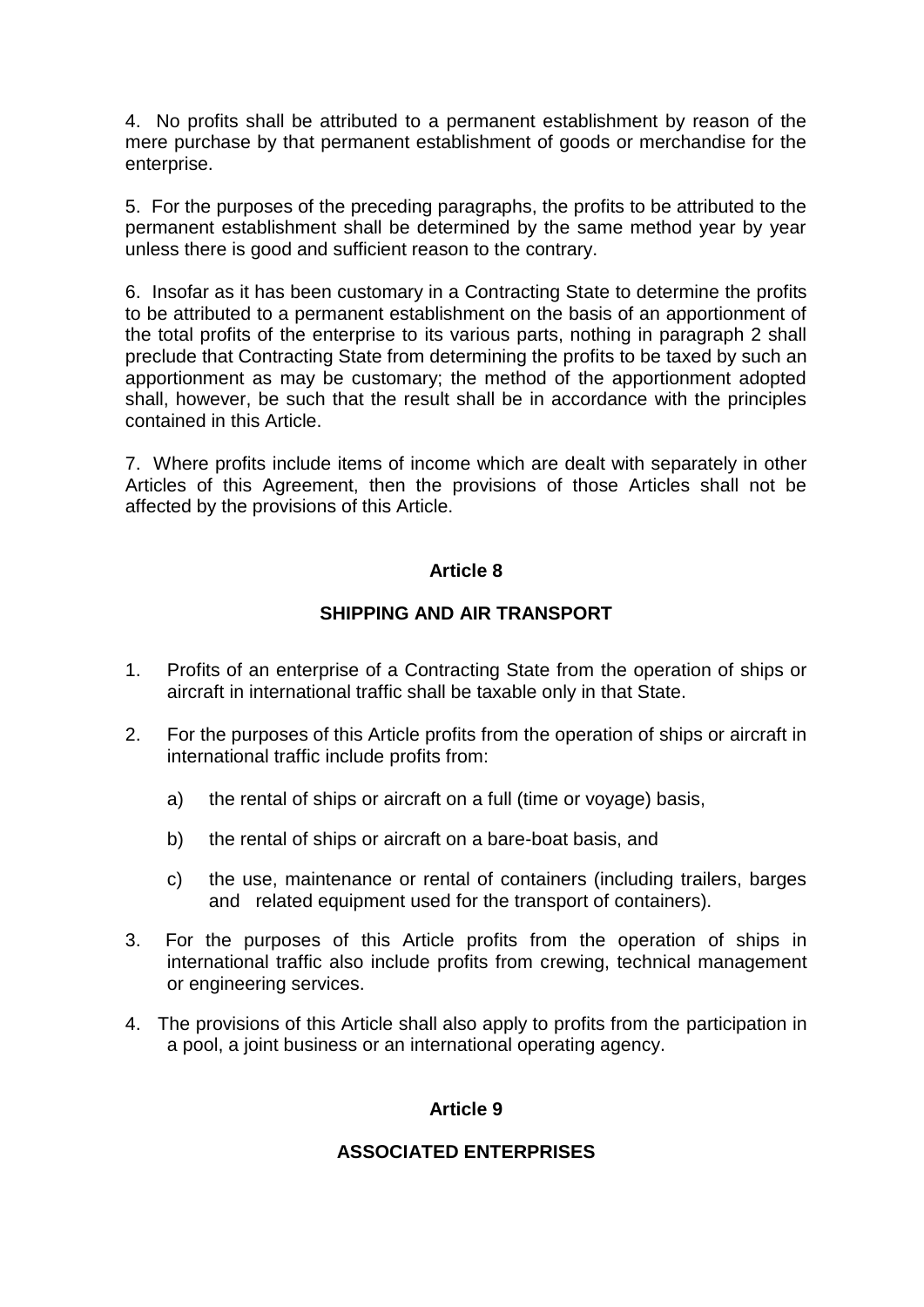- 1. Where
- (a) an enterprise of a Contracting State participates directly or indirectly in the management, control or capital of an enterprise of the other Contracting State, or
- (b) the same persons participate directly or indirectly in the management, control, or capital of an enterprise of a Contracting State and an enterprise of the other Contracting State,

and in either case conditions are made or imposed between the two enterprises in their commercial or financial relations which differ from those which would be made between independent enterprises, then any profits which would, but for those conditions, have accrued to one of the enterprises, but, by reason of those conditions have not so accrued, may be included in the profits of that enterprise and taxed accordingly.

2. Where a Contracting State includes in the profits of an enterprise of that State and taxes accordingly - profits on which an enterprise of the other Contracting State has been charged to tax in that other State, and the profits so included are profits which would have accrued to the enterprise of the first-mentioned State if the conditions made between the two enterprises had been those which would have been made between independent enterprises, then that other State shall make an appropriate adjustment to the amount of the tax charged therein on those profits if that other State considers the adjustment justified. In determining such adjustment, due regard shall be had to the other provisions of this Agreement and the competent authorities of the Contracting States shall if necessary consult each other.

# **Article 10**

#### **DIVIDENDS**

1. Dividends paid by a company which is a resident of a Contracting State to a resident of the other Contracting State may be taxed in that other State.

2. However, such dividends may also be taxed in the Contracting State of which the company paying the dividends is a resident and according to the laws of that State, but if the beneficial owner of the dividends is a resident of the other Contracting State, the tax so charged shall not exceed:

- (a) 0 per cent of the gross amount of the dividends if the beneficial owner has invested in the capital of the company not less than the equivalent of 150.000 Euro at the time of the investment;
- (b) 5 per cent of the gross amount of the dividends in all other cases.

The competent authorities of the Contracting States shall by mutual agreement settle the mode of application of these limitations.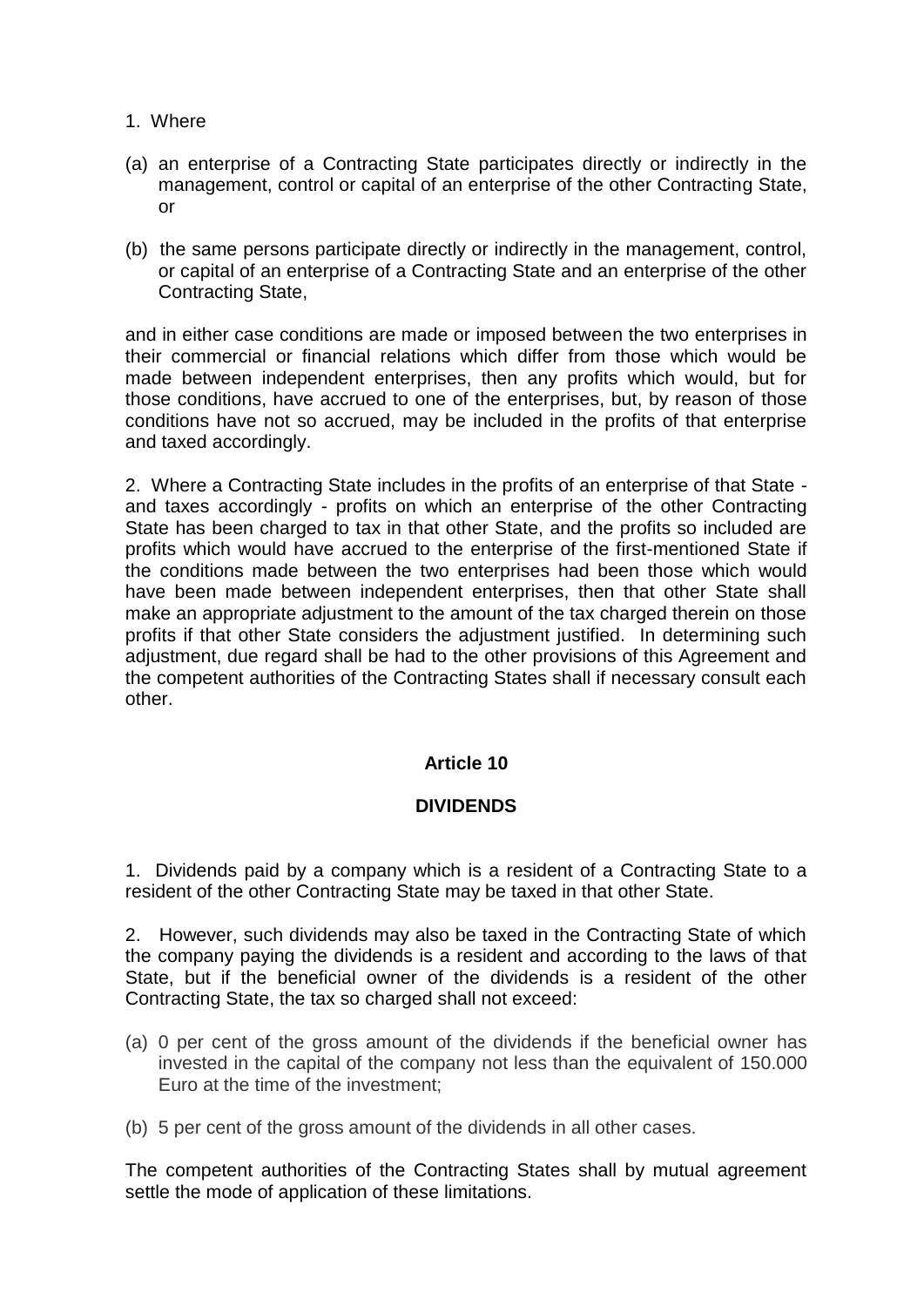This paragraph shall not affect the taxation of the company in respect of the profits out of which the dividends are paid.

3. The term "dividends" as used in this Agreement means income from any shares or other rights, not being debt-claims, participating in profits, as well as income from other corporate rights which is subjected to the same taxation treatment as income from shares by the laws of the State of which the company making the distribution is a resident.

4. The provisions of paragraphs 1 and 2 shall not apply if the beneficial owner of the dividends, being a resident of a Contracting State, carries on business in the other Contracting State of which the company paying the dividends is a resident, through a permanent establishment situated therein, and the holding in respect of which the dividends are paid is effectively connected with such permanent establishment. In such case the provisions of Article 7 (Business Profits), shall apply.

5. Where a company which is a resident of a Contracting State derives profits or income from the other Contracting State, that other State may not impose any tax on the dividends paid by the company, except insofar as such dividends are paid to a resident of that other State or insofar as the holding in respect of which the dividends are paid is effectively connected with a permanent establishment situated in that other State, nor subject the company's undistributed profits to a tax on the company's undistributed profits, even if the dividends paid or the undistributed profits consist wholly or partly of profits or income arising in such other State.

# **Article 11**

# **INTEREST**

1. Interest arising in a Contracting State and paid to a resident of the other Contracting State may be taxed in that other State.

2. However, such interest may also be taxed in the Contracting State in which it arises and according to the laws of that State, but if the recipient is the beneficial owner of the interest the tax so charged shall not exceed 5 per cent of the gross amount of the interest.

The competent authorities of the Contracting States shall by mutual agreement settle the mode of application of this limitation.

3. Notwithstanding the provisions of paragraph 2, any such interest as is mentioned in paragraph 1 shall be taxable only in the Contracting State of which the recipient is a resident, if such recipient is the beneficial owner of the interest and if such interest is paid: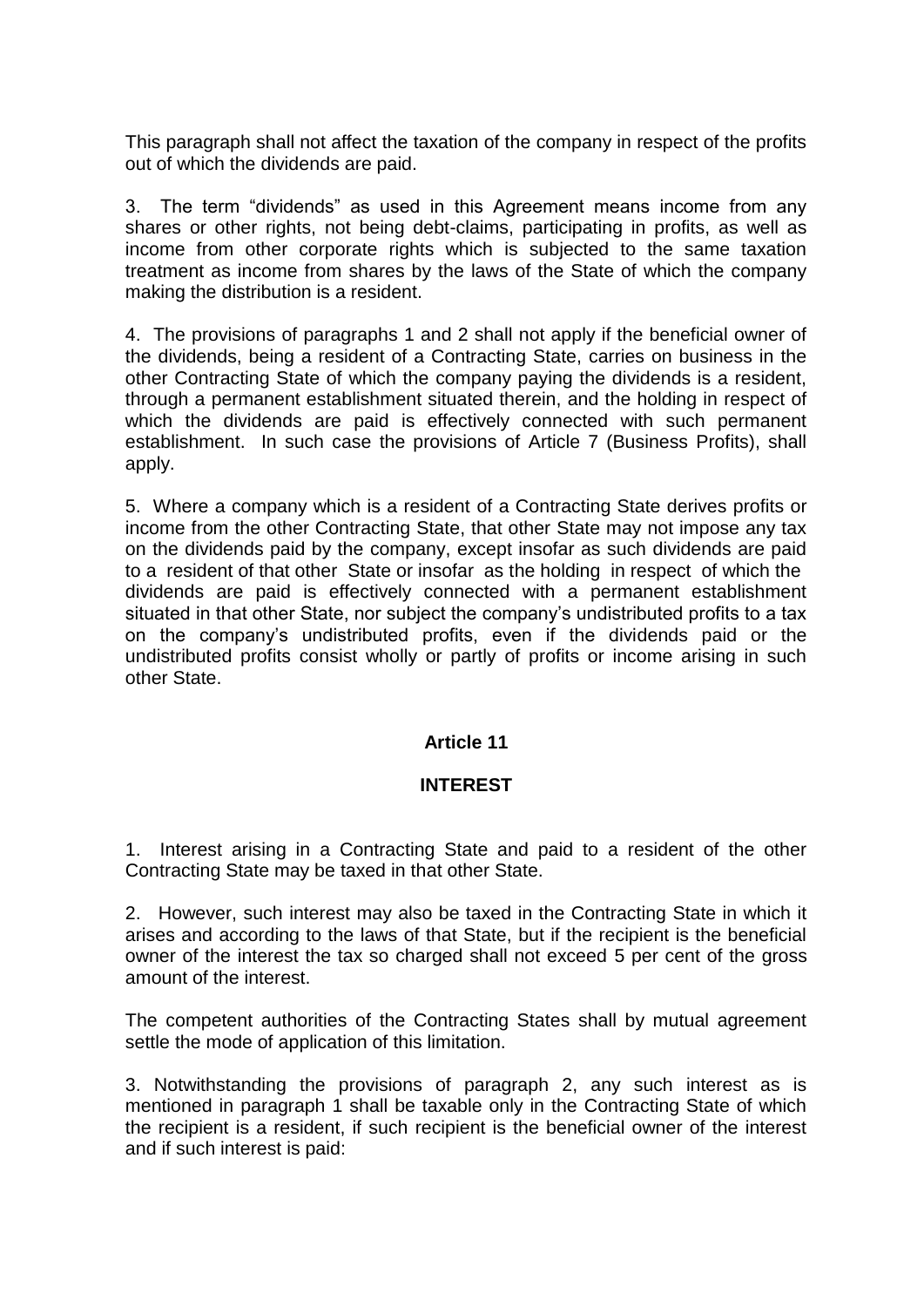- (a) to that State, or its political subdivision or local authority, or to the statutory body or Central Bank of that State;
- (b) on any loan of whatever kind granted or guaranteed by that State, or its political subdivisions or local authority, or by the statutory body or Central Bank of that State.

4. The term "interest" as used in this Agreement means income from debt-claims of every kind, whether or not secured by mortgage and whether or not carrying a right to participate in the debtor's profits, and in particular, income from government securities and income from bonds or debentures, including premiums and prizes attaching to such securities, bonds or debentures. Penalty charges for late payment shall not be regarded as interest for the purpose of this Agreement.

5. The provisions of paragraphs 1 and 2 shall not apply if the beneficial owner of the interest, being a resident of a Contracting State, carries on business in the other Contracting State in which the interest arises, through a permanent establishment situated therein, and the debt-claim in respect of which the interest is paid is effectively connected with such permanent establishment. In such cases the provisions of Article 7 (Business Profits) shall apply.

6. Interest shall be deemed to arise in a Contracting State when the payer is that State itself, a political subdivision, a local authority, or a resident of that State. Where, however, the person paying the interest, whether he is a resident of a Contracting State or not, has in a Contracting State a permanent establishment in connection with which the indebtedness on which the interest is paid was incurred, and such interest is borne by such permanent establishment, then such interest shall be deemed to arise in the State in which the permanent establishment is situated.

7. Where, by reason of a special relationship between the payer and the beneficial owner or between both of them and some other person, the amount of the interest, having regard to the debt-claim for which it is paid, exceeds the amount which would have been agreed upon by the payer and the beneficial owner in the absence of such relationship, the provisions of this Article shall apply only to the last-mentioned amount. In such case, the excess part of the payments shall remain taxable according to the laws of each Contracting State, due regard being had to the other provisions of this Agreement.

# **Article 12**

# **ROYALTIES**

1. Royalties arising in a Contracting State and paid to a resident of the other Contracting State may be taxed in that other State.

2. However, such royalties may also be taxed in the Contracting State in which they arise and according to the laws of that State, but if the recipient is the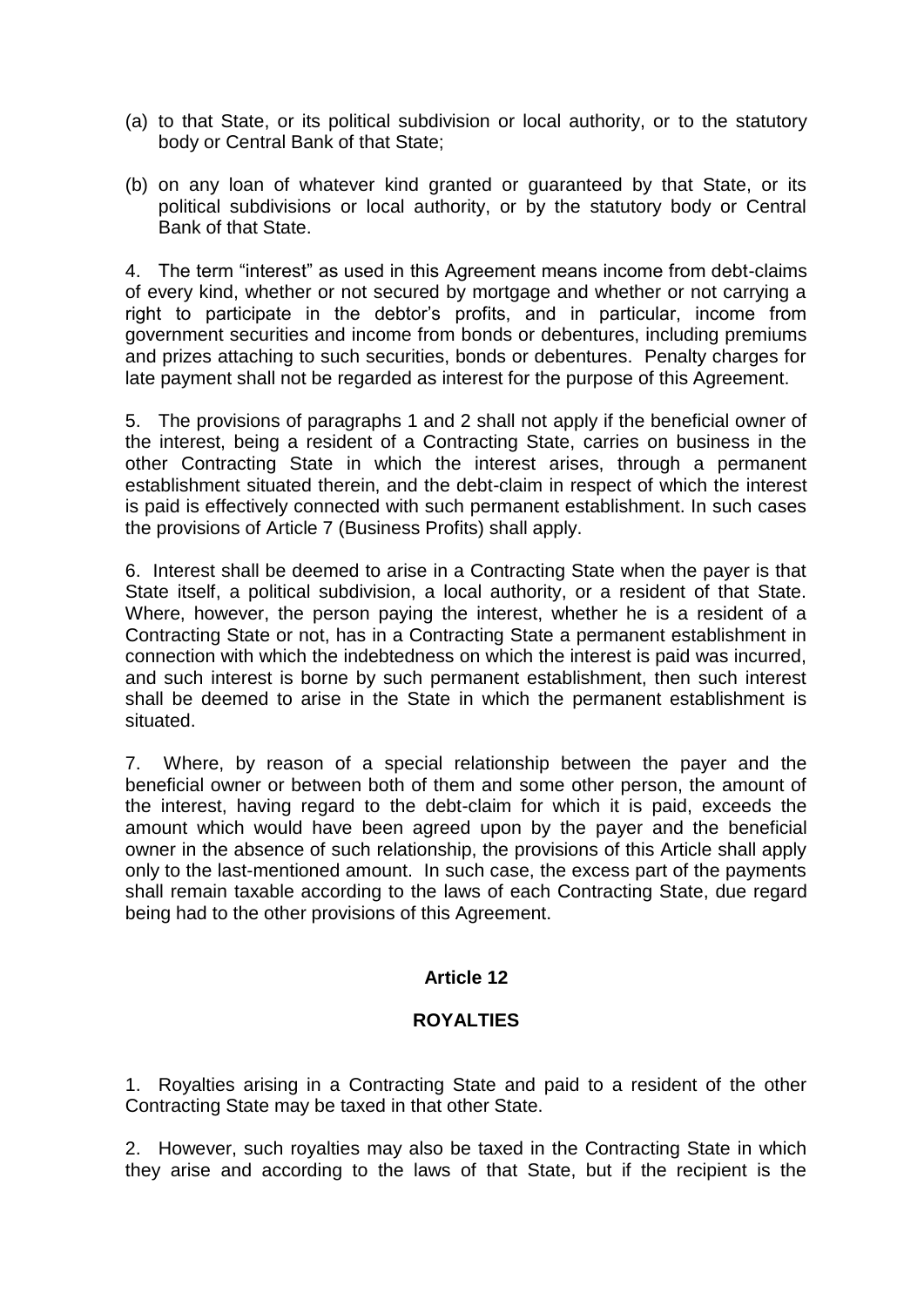beneficial owner of the royalties, the tax so charged shall not exceed 5 per cent of the gross amount of the royalties.

The competent authorities of the Contracting States shall by mutual agreement settle the mode of application of this limitation.

3. The term "royalties" as used in this Agreement means payments of any kind received as a consideration for the use of, or the right to use, any copyright of literary, artistic, or scientific work including cinematograph films, or films, disks or tapes used for radio or television broadcasting, any patent, trade mark, design or model, plan, secret formula or process, or for information concerning industrial, commercial or scientific experience.

4. The provisions of paragraph 1 and 2 shall not apply if the beneficial owner of the royalties, being a resident of a Contracting State, carries on business in the other Contracting State in which the royalties arise, through a permanent establishment situated therein, and the right or property in respect of which the royalties are paid is effectively connected with such permanent establishment. In such cases the provisions of Article 7(Business Profits), shall apply.

5. Royalties shall be deemed to arise in a Contracting State when the payer is that State itself, a political subdivision, a local authority, or a resident of that State. Where, however, the person paying the royalties, whether he is a resident of a Contracting State or not, has in a Contracting State a permanent establishment in connection with which the liability to pay the royalties was incurred, and such royalties are borne by such permanent establishment, then such royalties shall be deemed to arise in the State in which the permanent establishment is situated.

6. Where, by reason of a special relationship between the payer and the beneficial owner or between both of them and some other person, the amount of the royalties, having regard to the use, right or information for which they are paid, exceeds the amount which would have been agreed upon by the payer and the beneficial owner in the absence of such relationship, the provisions of this Article shall apply only to the last-mentioned amount. In such case, the excess part of the payments shall remain taxable according to the laws of each Contracting State, due regard being had to the other provisions of this Agreement.

# **Article 13**

# **CAPITAL GAINS**

1. Gains derived by a resident of a Contracting State from the alienation of immovable property referred to in Article 6 (Income from Immovable Property) and situated in the other Contracting State may be taxed in that other State.

2. Gains from the alienation of movable property forming part of the business property of a permanent establishment which an enterprise of a Contracting State has in the other Contracting State, including such gains form the alienation of such a permanent establishment (alone or with the whole enterprise), may be taxed in that other State.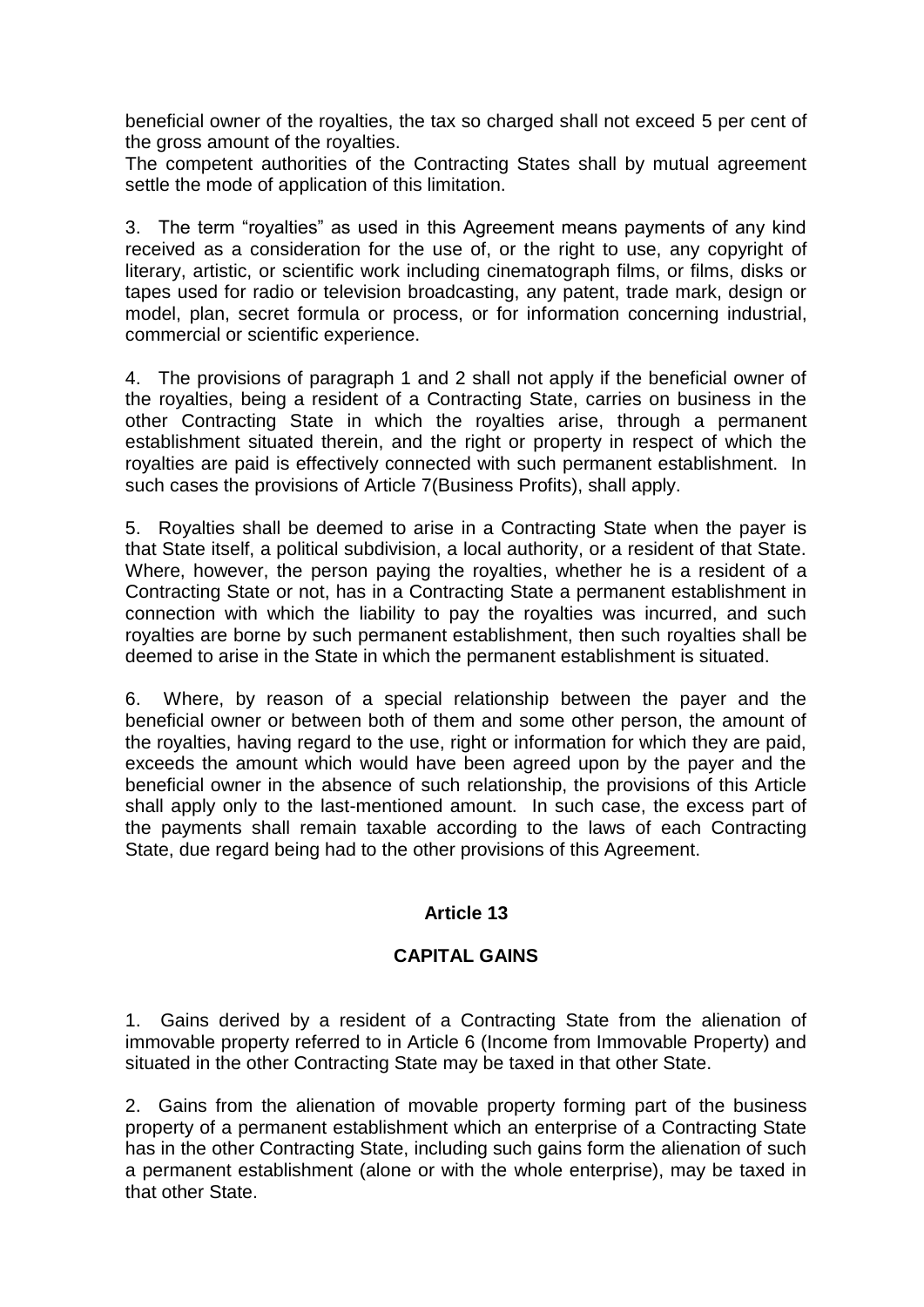3. Gains derived by an enterprise of a Contracting State from the alienation of ships or aircraft operated in international traffic, or movable property pertaining to the operation of such ships or aircraft, shall be taxable only in that State.

4. Gains derived by a resident of a Contracting State from the alienation of shares in a company, deriving more than 50 per cent of their value directly from immovable property situated in the other Contracting State may be taxed in that other State.

5. Gains from the alienation of any property other than that referred to in paragraphs 1, 2, 3 and 4, shall be taxable only in the Contracting State of which the alienator is a resident.

#### **Article 14**

#### **DEPENDENT PERSONAL SERVICES**

1. Subject to the provisions of Articles 15 (Directors Fees), 17 (Pensions), and 18 (Government Services), wages and other similar remuneration derived by a resident of a Contracting State in respect of an employment shall be taxable only in that State unless the employment is exercised in the other Contracting State. If the employment is so exercised, such remuneration as is derived therefrom may be taxed in that other State.

2. Notwithstanding the provisions of paragraph 1, remuneration derived by a resident of a Contracting State in respect of an employment exercised in the other Contracting State shall be taxable only in the first-mentioned State if:

- (a) the recipient is present in the other State for a period or periods not exceeding in the aggregate 183 days in the fiscal year concerned;
- (b) the remuneration is paid by, or on behalf of, an employer who is not a resident of the other State, and
- (c) the remuneration is not borne by a permanent establishment which the employer has in the other State.

3. Notwithstanding the preceding provisions of this Article, remuneration derived in respect of an employment exercised aboard a ship or aircraft operated in international traffic by an enterprise of a Contracting State, shall be taxable only in that State.

# **Article 15**

#### **DIRECTORS' FEES**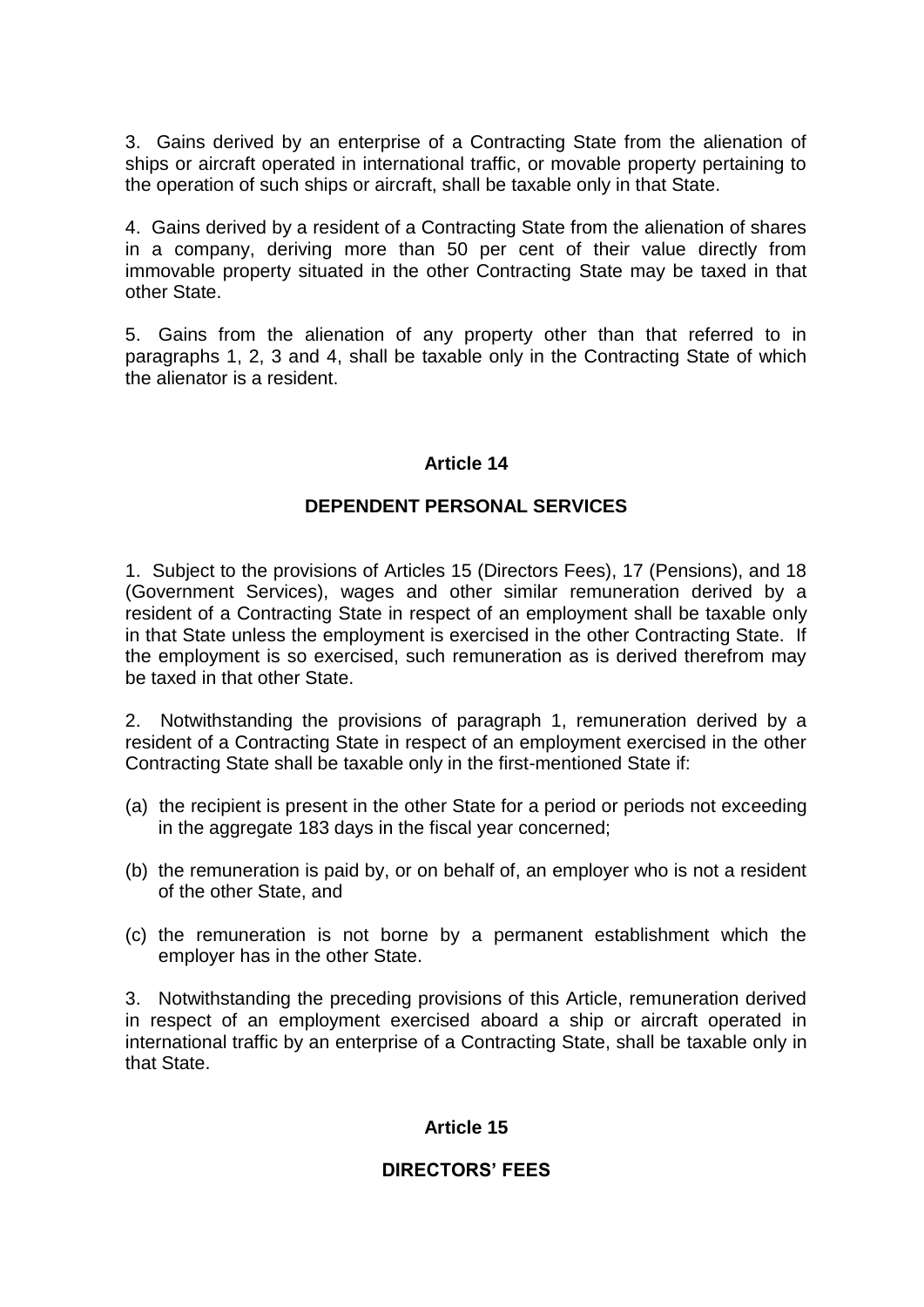Directors' fees and other similar payments derived by a resident of a Contracting State in his capacity as a member of the board of directors of a company which is a resident of the other Contracting State may be taxed in that other State.

#### **Article 16**

#### **ARTISTES AND SPORTSMEN**

1. Notwithstanding the provisions of Articles 7 (Business Profits) and 14 (Dependent Personal Services), income derived by a resident of a Contracting State as an entertainer, such as a theatre, motion picture, radio or television artiste, or a musician, or as a sportsman, from his personal activities as such exercised in the other Contracting State, may be taxed in that other State.

2. Where income in respect of personal activities exercised by an entertainer or a sportsman in his capacity as such accrues not to the entertainer or sportsman himself but to another person, that income may, notwithstanding the provisions of Articles 7 (Business Profits) and 14 (Dependent Personal Services), be taxed in the Contracting State in which the activities of the entertainer or sportsman are exercised.

3. Notwithstanding the provisions of paragraphs 1 and 2, the income derived by an entertainer or a sportsman from the activities referred to in paragraph 1 performed within the framework of cultural or sport exchanges agreed to by the Governments of the Contracting States or supported wholly or mainly by public funds of the first-mentioned State, a political subdivision or a local authority thereof and carried out other than for the purpose of profit, shall be exempt from tax in the Contracting State in which these activities are exercised.

# **Article 17**

#### **PENSIONS**

1. Pensions and other similar remuneration paid to a resident of a Contracting State in consideration of past employment shall be taxable only in that State.

- 2. Notwithstanding the provisions of paragraph 1:
- (a) Any pensions paid by, or out of funds created by, a Contracting State or a political subdivision or a local authority thereof to an individual in respect of services rendered to that State or political subdivision or local authority shall be taxable only in that State.
- (b) However, such pension shall be taxable only in the other Contracting State if the individual is a resident of, and a national of, that State.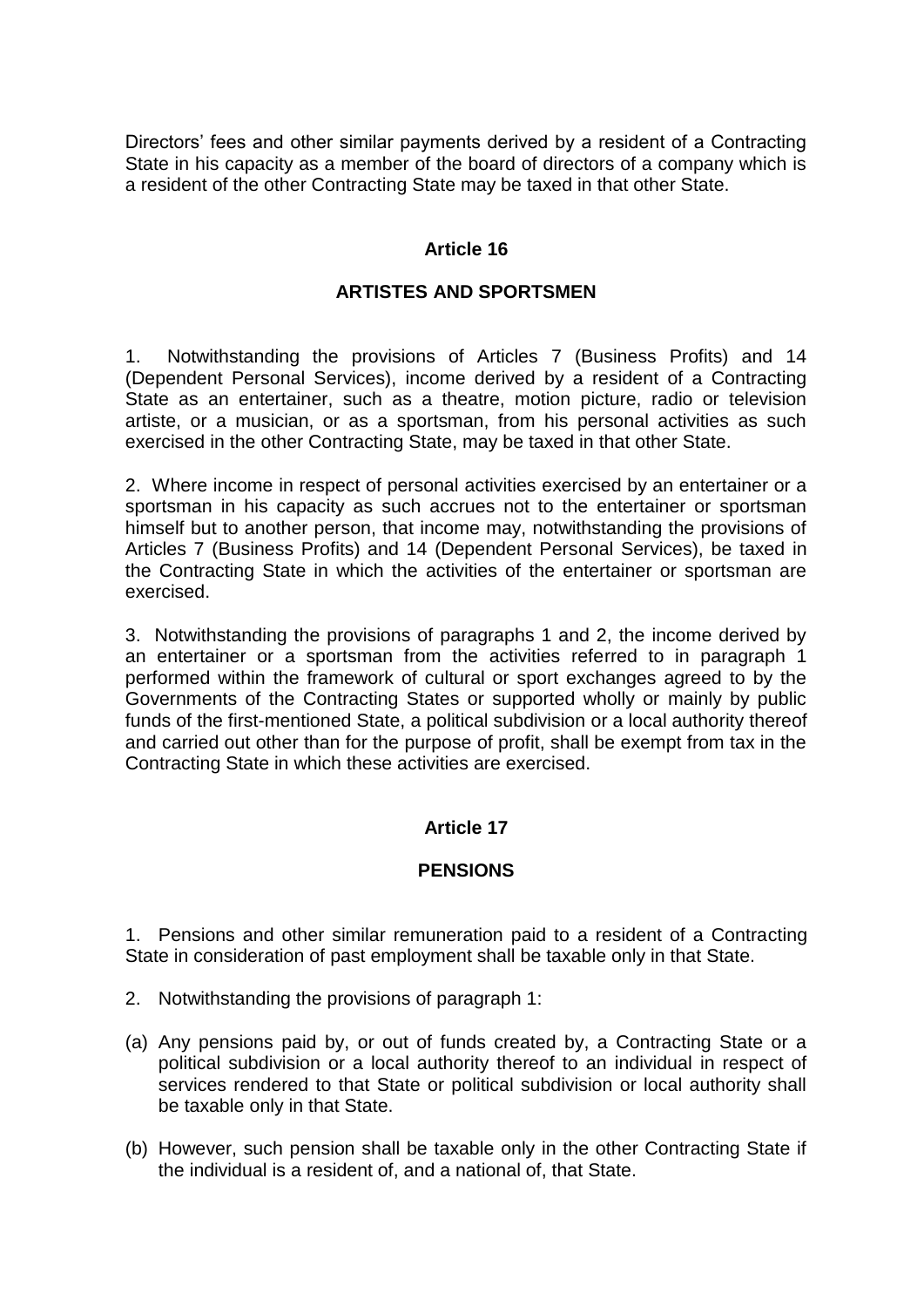# **Article 18**

# **GOVERNMENT SERVICE**

- 1. (a) Remuneration, other than a pension, paid by, or out of public funds of, a Contracting State or a political subdivision or a local authority thereof to an individual in respect of services rendered to that State or subdivision or authority shall be taxable only in that State.
	- (b) However, such remuneration shall be taxable only in the other Contracting State if the services are rendered in that State and the individual is a resident of that State who:
		- (i) is a national of that State; or
		- (ii) did not become a resident of that State solely for the purpose of rendering the services.

2. The provisions of Articles 14 (Dependent Personal Services) and 15 (Directors Fees) shall apply to remuneration in respect of services rendered in connection with a business carried on by a Contracting State or a political subdivision or a local authority thereof.

# **Article 19**

# **STUDENTS**

1. Payments which a student or business apprentice who is or was immediately before visiting a Contracting State a resident of the other Contracting State and who is present in the first-mentioned State solely for the purpose of his education or training receives for the purpose of his maintenance, education or training shall not be taxed in that State, provided that such payments arise from sources outside that State.

2. Remuneration paid to the student, apprentice, or trainee, as the case may be, for services rendered in the other Contracting State shall not be taxed in that State for a period of 4 years provided that such services are connected with his education or training.

# **Article 20**

# **PROFESSORS AND RESEARCHERS**

1. An individual who is or was a resident of a Contracting State immediately before making a visit to the other Contracting State and who, at the invitation of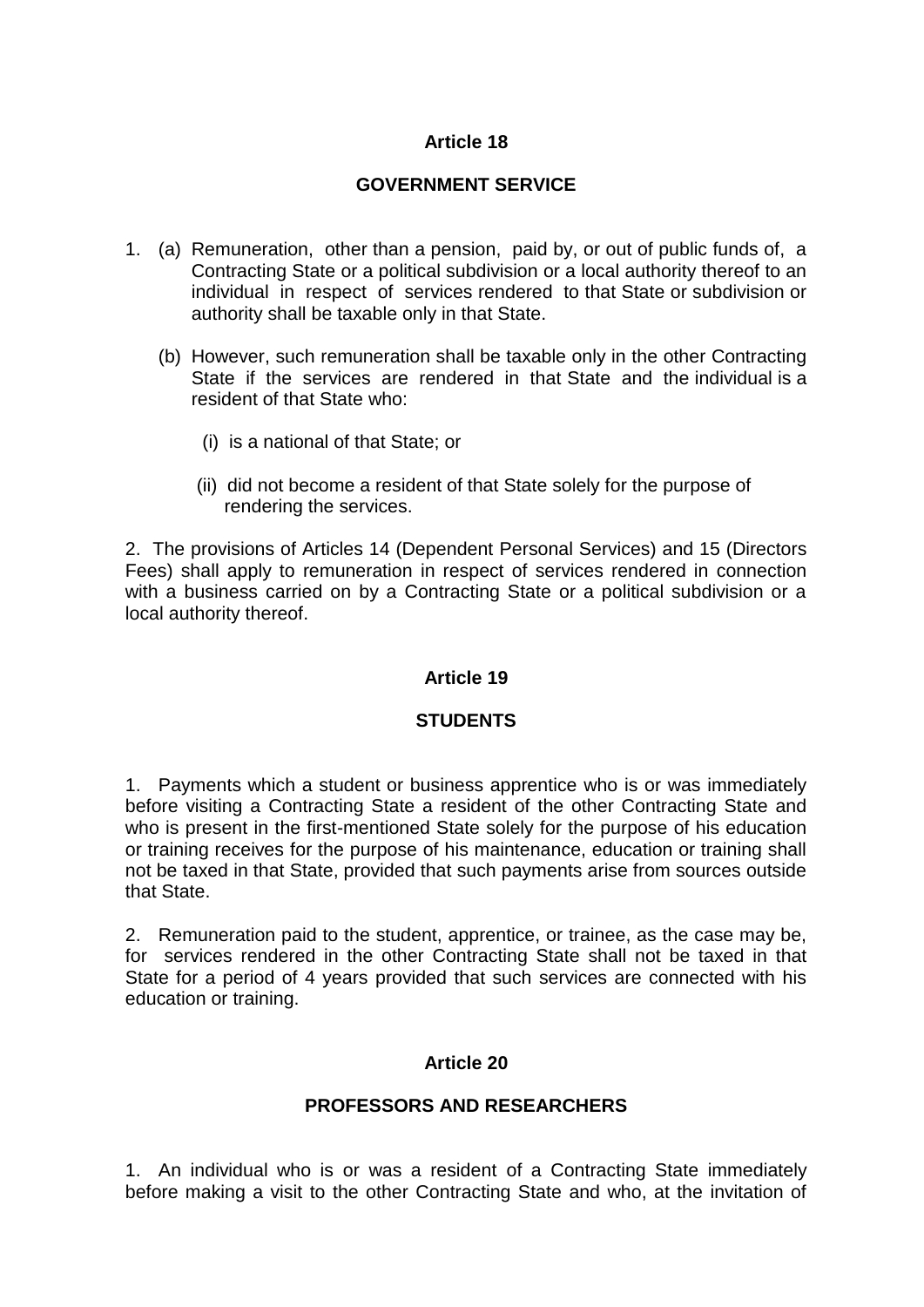any university, college, school or other similar non-profitable educational institution which is recognized by the Government of that other Contracting State, is present in the other Contracting State for a period not exceeding two years solely for the purpose of teaching or research or both, at such educational institution shall be exempt from tax in that other Contracting State on his remuneration for teaching or research.

2. The provisions of paragraph 1 of this Article shall not apply to income from research if such research is undertaken not in the public interest but for the private benefit of any person or persons.

# **Article 21**

# **OTHER INCOME**

1. Items of income of a resident of a Contracting State, wherever arising, not dealt with in the foregoing Articles of this Agreement, shall be taxable only in that State.

2. The provisions of paragraph 1 shall not apply to income, other than income from immovable property as defined in paragraph 2 of Article 6 (Income from Immovable Property), if the recipient of such income, being a resident of a Contracting State, carries on business in the other Contracting State through a permanent establishment situated therein, and the right or property in respect of which the income is paid is effectively connected with such permanent establishment. In such case the provisions of Article 7 (Business Profits) shall apply.

# **Article 22**

# **ELIMINATION OF DOUBLE TAXATION**

1. Where a resident of a Contracting State derives income which, in accordance with the provisions of this Agreement, may be taxed in the other Contracting State, the first-mentioned State shall allow as a deduction from the tax on the income of that resident, an amount equal to the income tax paid in that other State. Such deduction shall not, however, exceed that part of the income tax as computed before the deduction is given, which is attributable to the income which may be taxed in that other State.

2. Where in accordance with any provision of the Agreement income derived by a resident of a Contracting State is exempt from tax in that State, such State may nevertheless, in calculating the amount of tax on the remaining income of such resident, take into account the exempted income.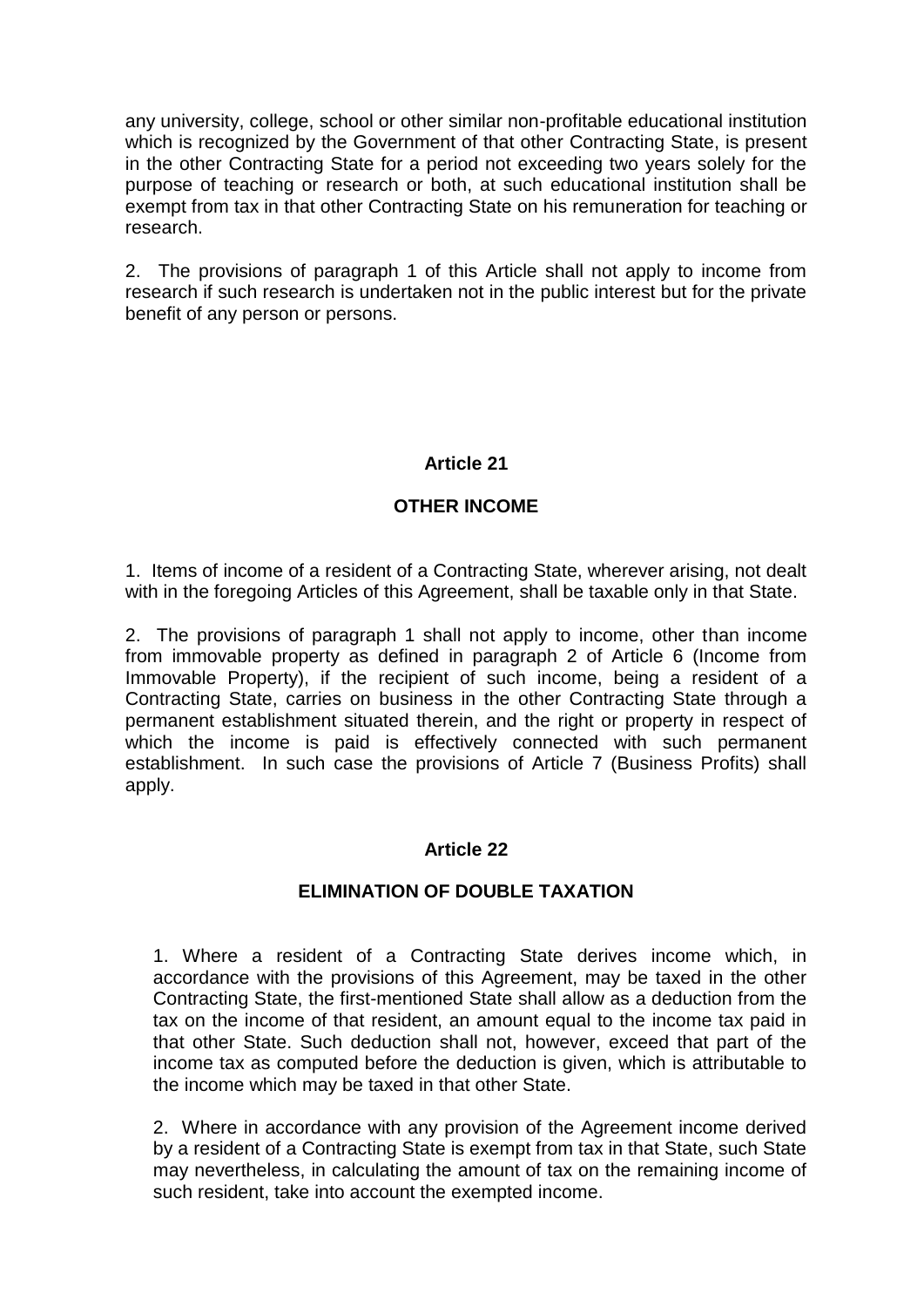# **Article 23**

# **NON-DISCRIMINATION**

1. Nationals of a Contracting State shall not be subjected in the other Contracting State to any taxation or any requirement connected therewith, which is other or more burdensome than the taxation and connected requirements to which nationals of that other State in the same circumstances, in particular, in respect of residence, are or may be subjected. This provision shall, notwithstanding the provisions of Article 1 (Personal Scope), also apply to persons who are not residents of one or both of the Contracting States.

2. Stateless persons who are residents of a Contracting State shall not be subjected in either Contracting State to any taxation or any requirement connected therewith, which is other or more burdensome than the taxation and connected requirements to which nationals of the State concerned in the same circumstances are or may be subjected.

3. The taxation on a permanent establishment which an enterprise of a Contracting State has in the other Contracting State shall not be less favourably levied in that other State than the taxation levied on enterprises of that other State carrying on the same activities. This provision shall not be construed as obliging a Contracting State to grant to residents of the other Contracting State any personal allowances, reliefs and reductions for taxation purposes on account of civil status or family responsibilities which it grants to its own residents.

4. Except where the provisions of paragraph 1 of Article 9 (Associated Enterprises), paragraph 7 of Article 11 (Interest), or paragraph 6 of Article 12 (Royalties), apply, interest, royalties and other disbursements paid by an enterprise of a Contracting State to a resident of the other Contracting State shall, for the purpose of determining the taxable profits of such enterprise, be deductible under the same conditions as if they had been paid to a resident of the firstmentioned State.

5. Enterprises of a Contracting State, the capital of which is wholly or partly owned or controlled, directly or indirectly, by one or more residents of the other Contracting State, shall not be subjected in the first-mentioned Contracting State to any taxation or any requirement connected therewith which is other or more burdensome than the taxation and connected requirements to which other similar enterprises of that first-mentioned State are or may be subjected.

6. The provisions of this Article shall, notwithstanding the provisions of Article 2 (Taxes Covered), apply to taxes of every kind and description, except the indirect taxes.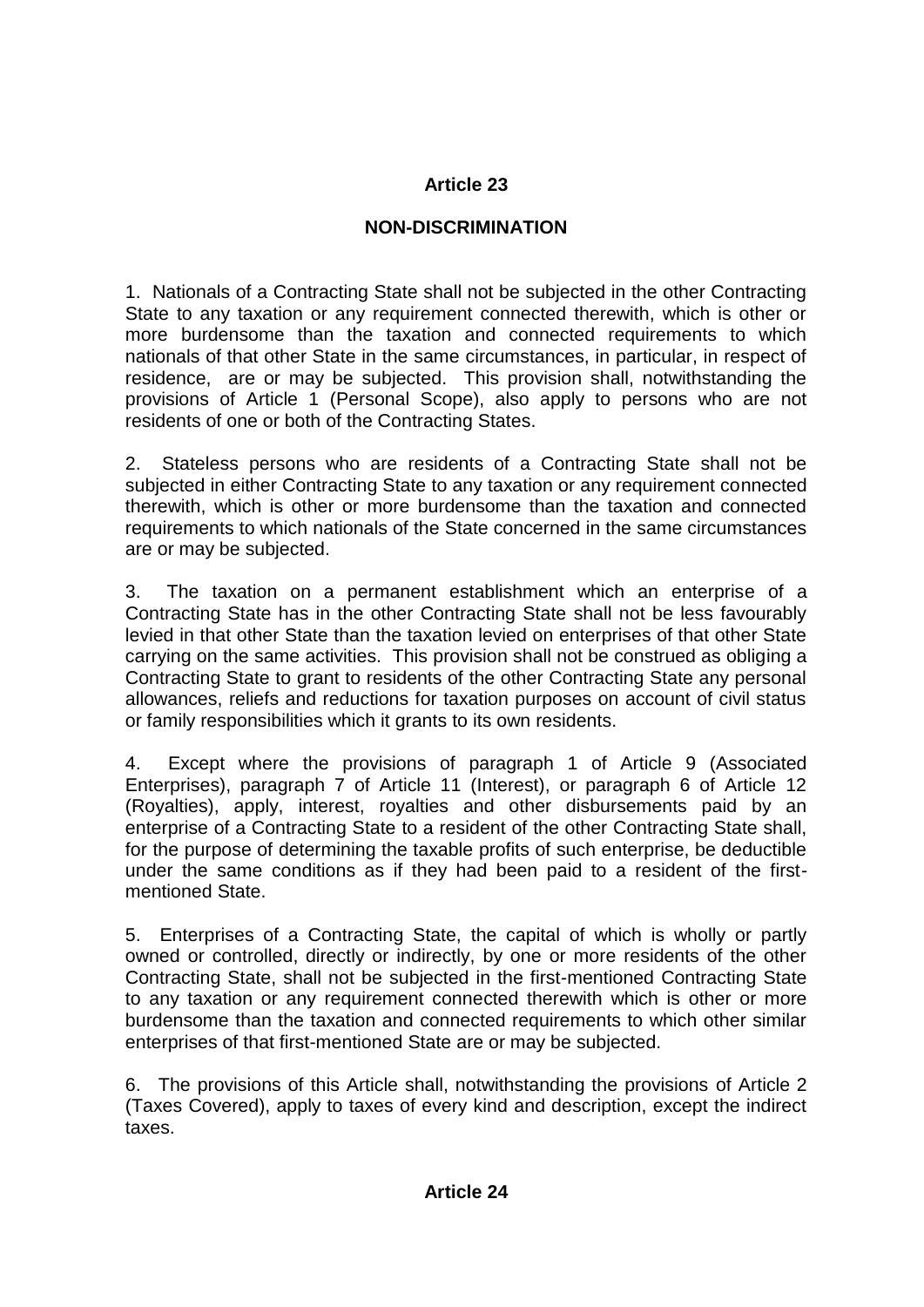# **MUTUAL AGREEMENT PROCEDURE**

1. Where a person considers that the actions of one or both of the Contracting States result or will result for him in taxation not in accordance with the provisions of this Agreement, he may, irrespective of the remedies provided by the domestic laws of those States, present his case to the competent authority of the Contracting State of which he is a resident, or, if his case comes under paragraph 1 of Article 23 (Non-discrimination), to that of the Contracting State of which he is a national. The case must be presented within three years from the first notification of the action resulting in taxation not in accordance with the provisions of the Agreement.

2. The competent authority shall endeavour, if the objection appears to it to be justified and if it is not itself able to arrive at a satisfactory solution, to resolve the case by mutual agreement with the competent authority of the other Contracting State, with a view to the avoidance of taxation not in accordance with this Agreement. Any agreement reached shall be implemented notwithstanding any time limits in the domestic law of the Contracting States.

3. The competent authorities of the Contracting States shall endeavour to resolve by mutual agreement any difficulties or doubts arising as to the interpretation or application of the Agreement. They may also consult together for the elimination of double taxation in cases not provided for in the Agreement.

4. The competent authorities of the Contracting States may communicate with each other directly, for the purpose of reaching an agreement in the sense of the preceding paragraphs. When it seems advisable in order to reach agreement to have an oral exchange of opinions, such exchange may take place through a Commission consisting of representatives of the competent authorities of the Contracting States.

# **Article 25**

# **EXCHANGE OF INFORMATION**

1. The competent authorities of the Contracting States shall exchange such information as is foreseeably relevant for carrying out the provisions of this Agreement or to the administration or enforcement of the domestic laws concerning taxes of every kind and description imposed on behalf of a Contracting State or a political subdivision or local authority thereof, insofar as the taxation thereunder is not contrary to the Agreement. The exchange of information is not restricted by Article 1 and 2.

2. Any information received under paragraph 1 by a Contracting State shall be treated as secret in the same manner as information obtained under the domestic laws of that State and shall be disclosed only to persons or authorities (including courts and administrative bodies) concerned with the assessment or collection of, the enforcement or prosecution in respect of, or the determination of appeals in relation to the taxes referred to in paragraph 1, or the oversight of the above. Such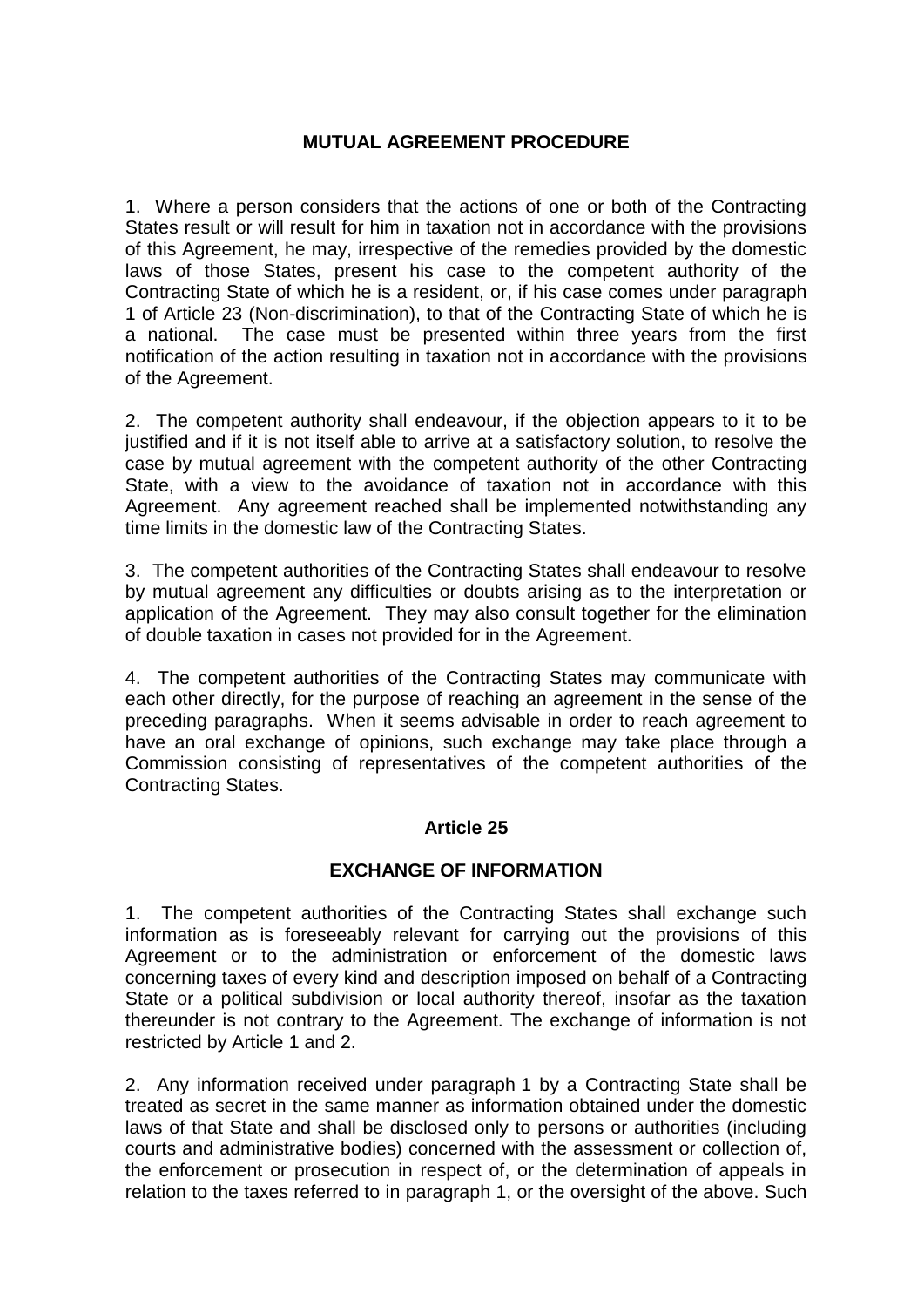persons or authorities shall use the information only for such purposes. They may disclose the information in public court proceedings or in judicial decisions.

3. In no case shall the provisions of paragraphs 1 and 2 be construed as to impose on a Contracting State the obligation:

- a) to carry out administrative measures for the supply of information at variance with the laws and administrative practice of that or of the other Contracting State;
- b) to supply information which is not obtainable under the laws or in the normal course of the administration of that or of the other Contracting State;
- c) to supply information which would disclose any trade, business, industrial, commercial or professional secret or trade process, or information, the disclosure of which would be contrary to public policy (ordre public).

4. If information is requested by a Contracting State in accordance with this Article, the other Contracting State shall use its information gathering measures to obtain the requested information, even though that other State may not need such information for its own tax purposes. The obligation contained in the preceding sentence is subject to the limitations of paragraph 3 but in no case shall such limitations be construed to permit a Contracting State to decline to supply information solely because it has no domestic interest in such information.

5. In no case shall the provisions of paragraph 3 be construed to permit a Contracting State to decline to supply information solely because the information is held by a bank, other financial institution, nominee or person acting in an agency or a fiduciary capacity or because it relates to ownership interests in a person.

# **Article 26**

# **MEMBERS OF DIPLOMATIC MISSIONS AND CONSULAR POSTS**

Nothing in this Agreement shall affect the fiscal privileges of members of diplomatic missions or consular posts under the general rules of international law or under the provisions of special agreements.

# **Article 27**

# **ENTRY INTO FORCE**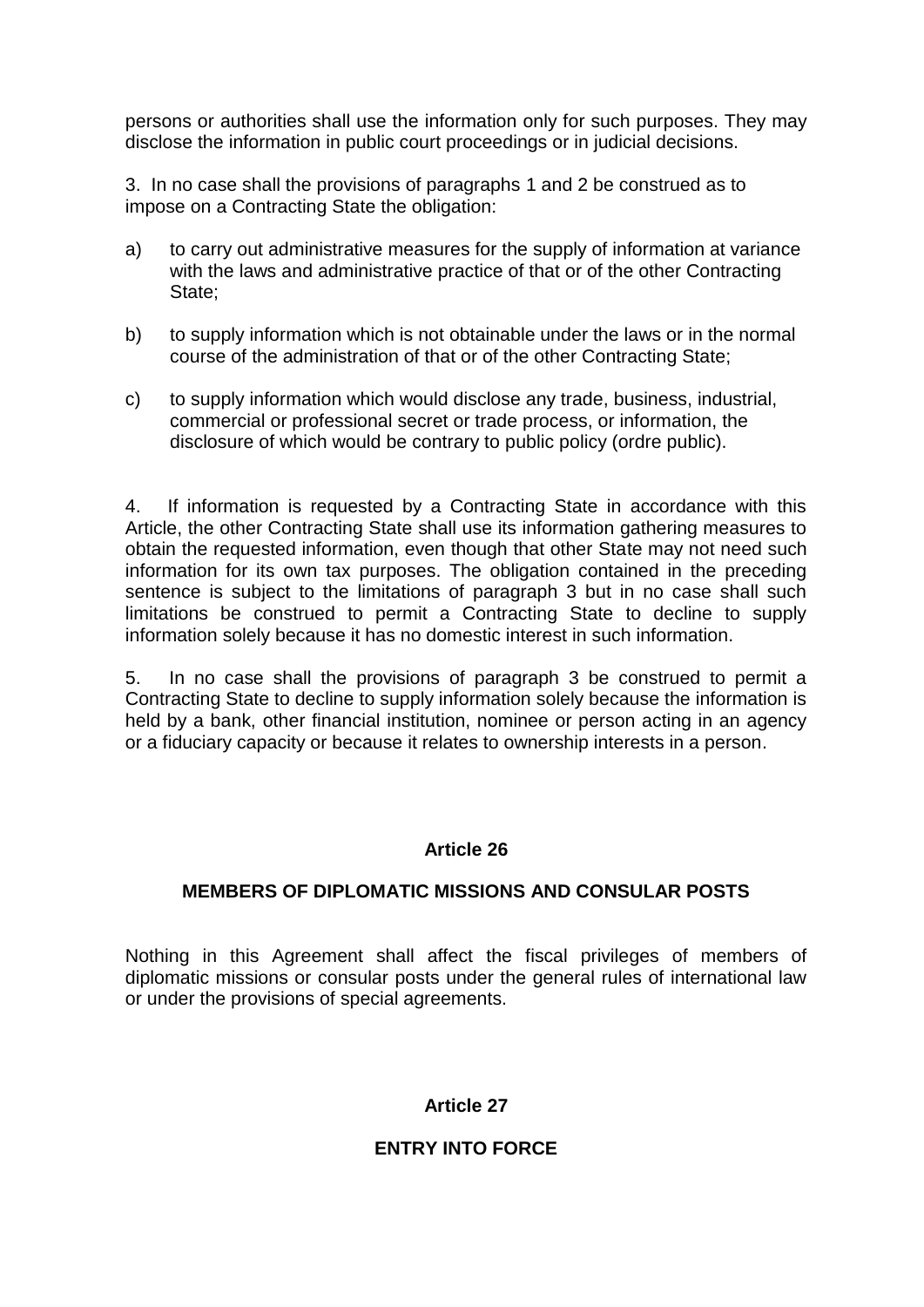1. Each of the Contracting States shall notify to the other the completion of the procedures required by its law for the bringing into force of this Agreement. The Agreement shall enter into force on the date of receipt of the later of these notifications and its provisions shall have effect:

- (i) in respect of taxes withheld at source on income derived on or after January 1 in the calendar year next following the year in which the Agreement enters into force;
- (ii) in respect of other taxes on income for taxes chargeable on or after January 1 in the calendar year next following the year in which the Agreement enters into force.

# **Article 28**

#### **TERMINATION**

This Agreement shall remain in force until terminated by a Contracting State. Either Contracting State may terminate the Agreement at any time after 5 years from the date on which the Agreement enters into force, by giving notice of termination, through diplomatic channels, at least six months before the end of any calendar year. In such event, the Agreement shall cease to have effect:

- (i) in respect of taxes withheld at source for amounts paid or credited after the end of the calendar year in which such notice is given; and
- (ii) in respect of other taxes on income for years of assessment beginning after the calendar year in which such notice is given.

IN WITNESS WHEREOF the undersigned, being duly authorized, have signed this Agreement.

Done in duplicate at Nicosia this 17 the day of January 2011 in the Armenian, Greek and English languages, all texts being equally authentic. In case there is any divergence of interpretation between the Armenian and Greek texts, the English text shall prevail.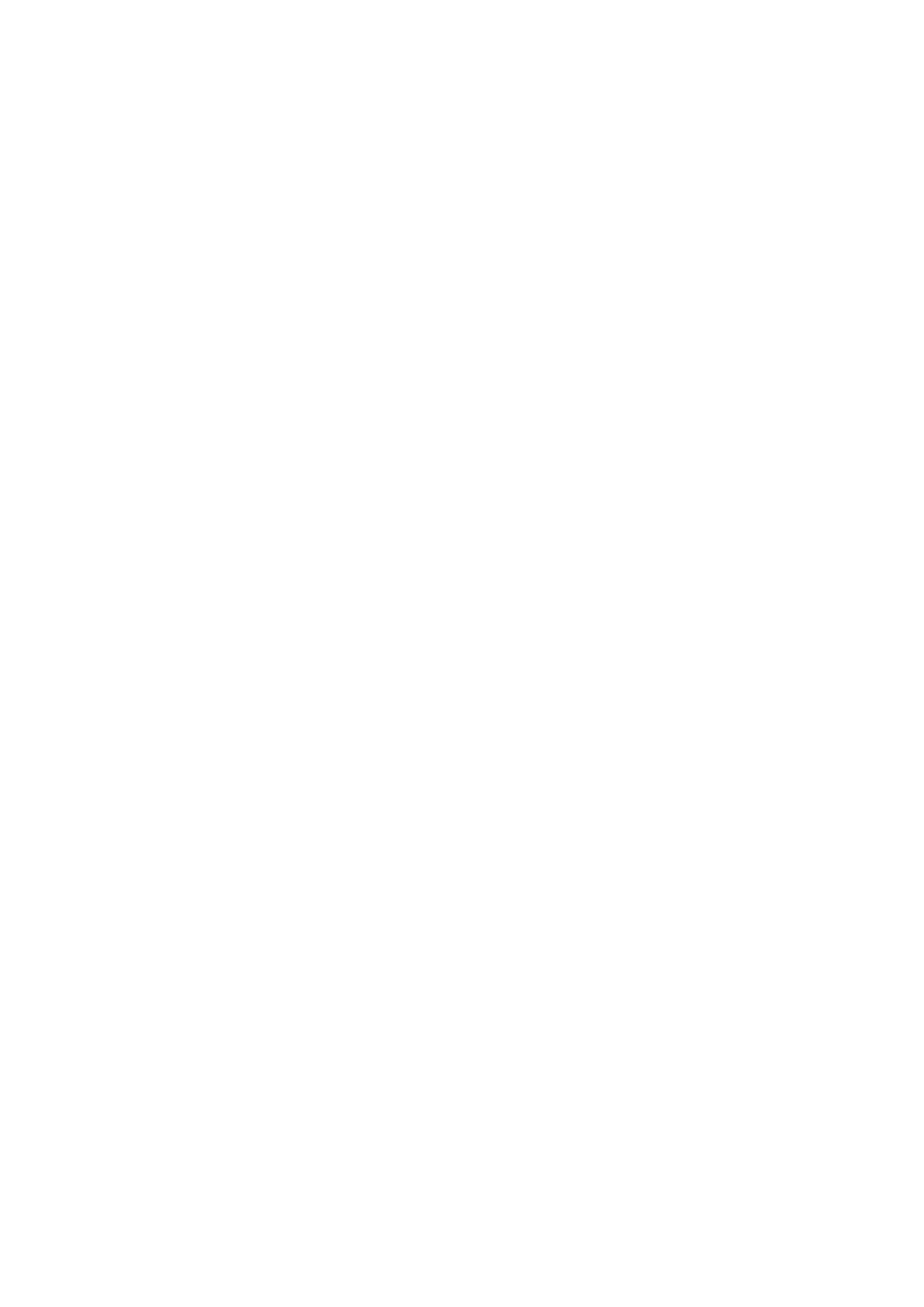# **PROTOCOL**

At the signing of the Agreement between the Government of the Republic of Armenia and the Government of the Republic of Cyprus for the Avoidance of Double Taxation and the Prevention of Fiscal Evasion with respect to Taxes on Income, both sides have agreed that this Protocol shall form an integral part of the Agreement:

With reference to Article 25 "Exchange of Information":

- 1. The requesting Contracting State shall provide the following information when making a request for information under Article 25 to demonstrate the foreseeable relevance of the information to the request:
	- a) the identity of the person under examination or investigation;
	- b) a statement of the information sought including its nature and the form in which the requesting Contracting State wishes to receive the information from the requested Contracting State;
	- c) the tax purpose for which the information is sought;<br>d) arounds for believing that the information request
	- grounds for believing that the information requested is held in the requested Contracting State or is in the possession or control of a person within the jurisdiction of the requested Contracting State;
	- e) to extent known, the name and address of any person believed to be in possession of the requested information;
	- f) a statement that the request is in conformity with the law and administrative practices of the requesting Contracting State, that if the requested information was within the jurisdiction of the requesting Contracting State then the competent authority of the requesting Contracting State would be able to obtain the information under the laws of the requesting Contracting State or in the normal course of administrative practice and that it is in conformity with this Agreement;
	- g) a statement that the requesting Contracting State has exhausted all means available in its own territory to obtain the information, except those that would have caused excessive difficulties;
- 2. Information requested by a Contracting State shall not be provided unless the requesting State has reciprocal provisions and/or applies appropriate administrative practices for the provision of the information requested.